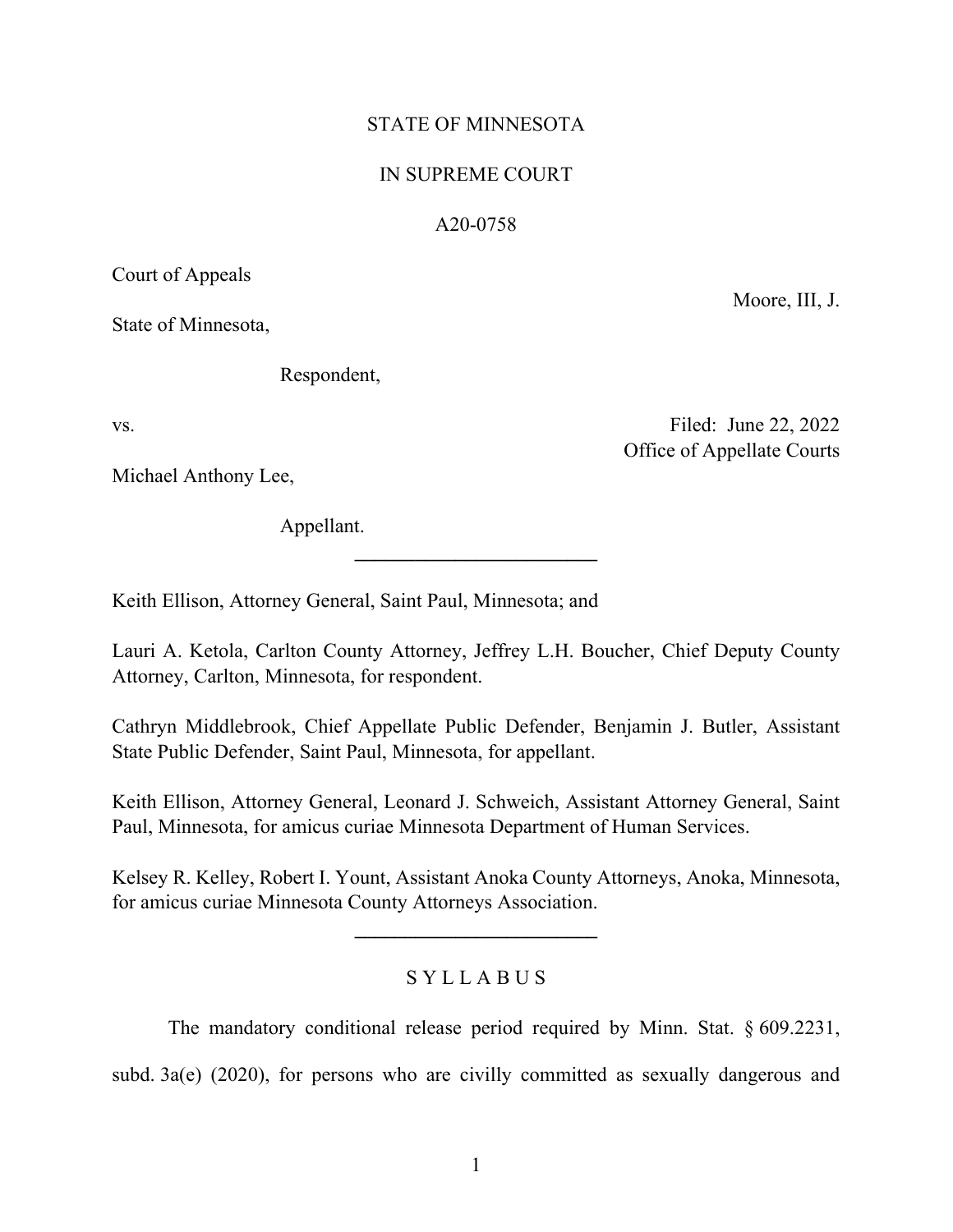convicted of fourth-degree assault of a secure treatment facility employee under Minn. Stat. § 609.2231, subd. 3a(b)(1), does not violate the guarantees of equal protection under the United States and Minnesota Constitutions.

Affirmed.

## O P I N I O N

### MOORE, III, Justice.

While civilly committed to the Minnesota Sex Offender Treatment Program (MSOP), appellant Michael Anthony Lee was convicted of fourth-degree assault of a secure treatment facility employee (demonstrable bodily harm) under Minn. Stat. § 609.2231, subd. 3a(b)(1) (2020), for striking an MSOP security counselor in the head. Lee challenges the district court's imposition of a mandatory 5-year conditional release term on equal protection grounds. Specifically, Lee complains that Minn. Stat. § 609.2231, subd. 3a(e) (2020), requires the district court to impose different sentences for the same conduct based on the defendant's civil commitment status. Subdivision 3a(e) requires a 5-year conditional release term for a defendant convicted under Minn. Stat. § 609.2231, subd. 3a(b)(1), for assaulting a secure treatment facility employee while civilly committed as a sexually dangerous person (SDP) under Minn. Stat. § 253D.07 (2020). The mandatory 5-year conditional release term under subdivision 3a(e), does not, however, apply to a defendant convicted under Minn. Stat. § 609.2231, subdivision 3a(c)(1) (2020), for assaulting a secure treatment facility employee while civilly committed as mentally ill and dangerous (MID) under Minn. Stat. § 253B.18 (2020). The court of appeals determined that defendants civilly committed as SDP and convicted under Minn. Stat. § 609.2231,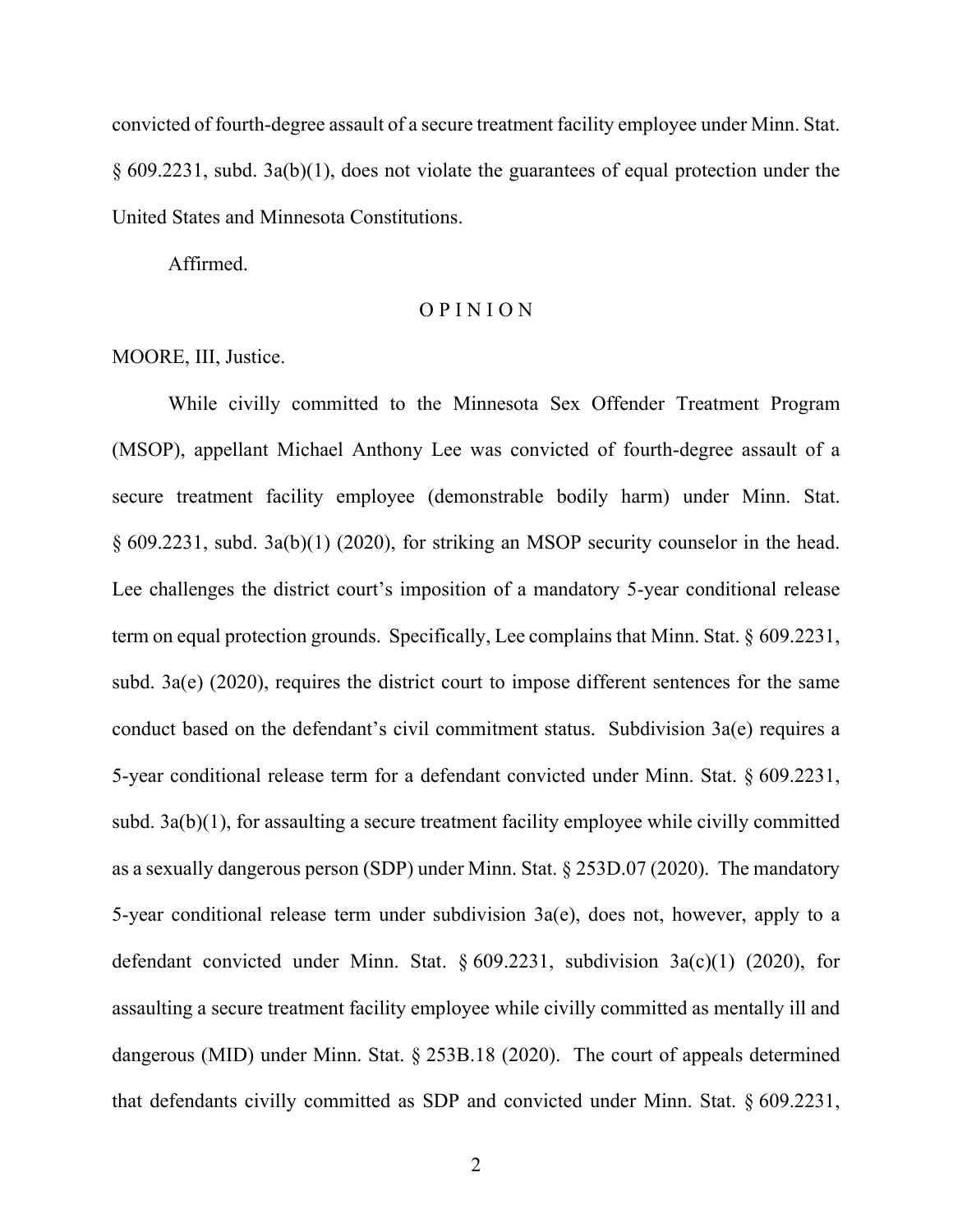subd. 3a(b) (2020), are not similarly situated to defendants civilly committed as MID and convicted under Minn. Stat. § 609.2231, subd. 3a(c) (2020), and therefore affirmed the dismissal of Lee's request for post-conviction relief. *Lee v. State,* No. A20-0758, 2021 WL 2639974, at \*6 (Minn. App. June 28, 2021). We disagree that the two groups are not similarly situated, but we conclude that there is a rational basis for the sentencing disparity. Therefore, we affirm, though on slightly different grounds.

#### **FACTS**

The facts of this case are undisputed. Appellant Michael Anthony Lee is indeterminately committed to MSOP-Moose Lake as an SDP patient under Minn. Stat. §§ 253D.0[1](#page-2-0)–.36 (2020).<sup>1</sup> While committed, Lee struck a security counselor at MSOP-Moose Lake on the head with his fist, causing visible redness and a stinging sensation in the counselor's outer ear. Respondent State of Minnesota charged Lee in Carlton County District Court with one count of fourth-degree assault of a secure treatment facility employee causing demonstrable bodily harm in violation of Minn. Stat. § 609.2231, subd. 3a(b)(1).<sup>[2](#page-2-1)</sup> Lee waived his right to a jury trial and entered a guilty plea to the charge.

<span id="page-2-0"></span><sup>&</sup>lt;sup>1</sup> Lee was civilly committed as a sexually dangerous person after failing to register as a predatory sex offender following two convictions for third-degree criminal sexual conduct. *In re Civil Commitment of Lee*, No. A09-0288, 2009 WL 2366289, at \*1–2 (Minn. App. Aug. 4, 2009).

<span id="page-2-1"></span><sup>&</sup>lt;sup>2</sup> Minn. Stat.  $\S 609.2231$ , subd. 3a(b), reads as follows:

Whoever, while committed under chapter 253D, Minnesota Statutes 2012, section 253B.185, or Minnesota Statutes 1992, section 526.10, commits either of the following acts against an employee or other individual who provides care or treatment at a secure treatment facility while the person is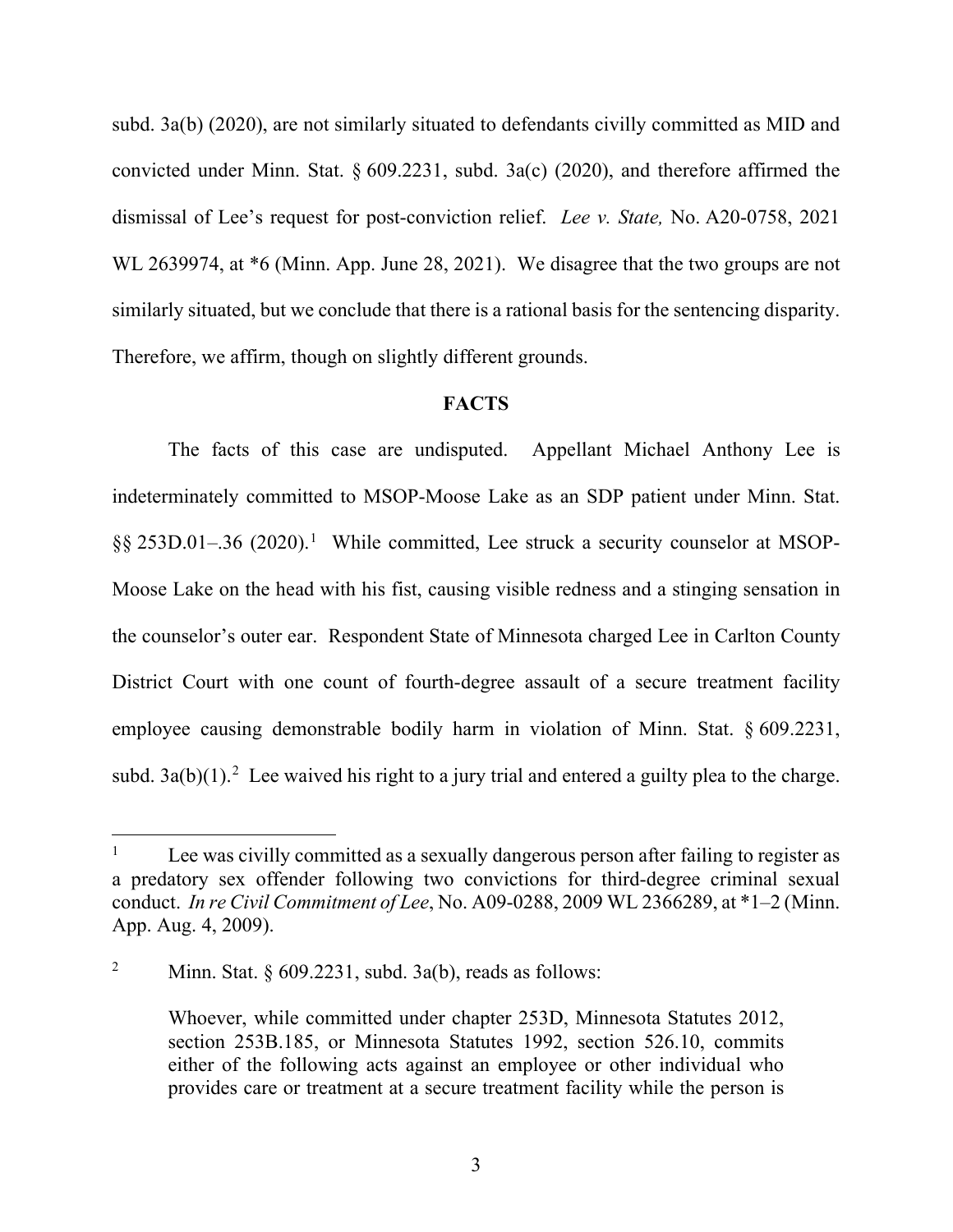The district court imposed an executed prison sentence of 1 year and 1 day. As required by Minn. Stat. § 609.2231, subd. 3a(e), the district court also imposed a 5-year conditional release term.[3](#page-3-0)

Lee filed a petition for postconviction relief. He argued that imposing a mandatory

5-year conditional release period on persons convicted under Minn. Stat. § 609.2231, subd.

3a(b)(1), but not on persons convicted of the same behavior under Minn. Stat. § 609.2231,

subd.  $3a(c)(1)$ ,<sup>[4](#page-3-1)</sup> violates his equal protection rights under the United States and Minnesota

(1) assaults the person and inflicts demonstrable bodily harm; or

(2) intentionally throws or otherwise transfers bodily fluids or feces at or onto the person.

<span id="page-3-0"></span><sup>3</sup> Minn. Stat.  $\S 609.2231$ , subd. 3a(e), reads as follows:

Notwithstanding the statutory maximum sentence provided in [section 609.2231, subd. 3a(b)], when a court sentences a person to the custody of the commissioner of corrections for a violation of [section 609.2231, subd. 3a(b)], the court shall provide that after the person has been released from prison, the commissioner shall place the person on conditional release for five years. The terms of conditional release are governed by sections 244.05 and 609.3455, subdivision 6, 7, or 8; and Minnesota Statutes 2004, section 609.109.

<span id="page-3-1"></span><sup>4</sup> Minn. Stat.  $\S 609.2231$ , subd. 3a(c), reads as follows:

Whoever, while committed under section 253B.18, or admitted under the provision of section 253B.10, subdivision 1, commits either of the following acts against an employee or other individual who supervises and works directly with patients at a secure treatment facility while the person is engaged in the performance of a duty imposed by law, policy, or rule, is

engaged in the performance of a duty imposed by law, policy, or rule is guilty of a felony and may be sentenced to imprisonment for not more than two years or to payment of a fine of not more than \$4,000, or both: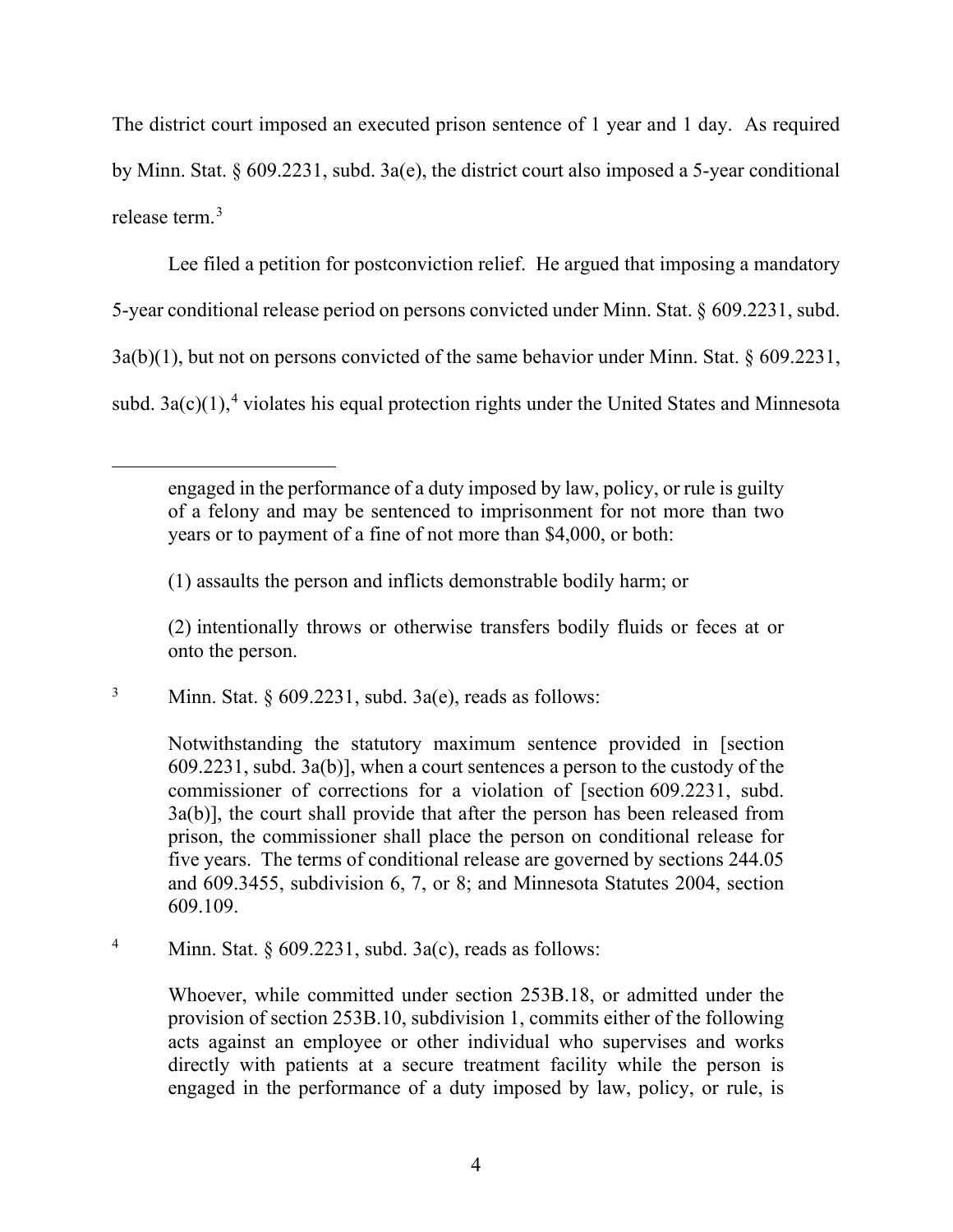Constitutions. The district court denied Lee's petition for postconviction relief. In doing so, the district court concluded that MID patients convicted under subdivision 3a(c) are not similarly situated to SDP patients convicted under subdivision 3a(b). The district court observed that "[a]lthough there is a mental illness component to commitment as an [SDP patient]," the patients "are additionally found to have committed a course of habitual sexual misconduct or harmful sexual conduct; to lack control over sexual impulses or [to be] likely to engage in acts of harmful sexual conduct; and [to be] dangerous or harmful to other persons." *See* Minn. Stat. § 253D.02, subd. 16 (defining SDP patients). The district court reasoned that the additional components distinguish SDP patients from MID patients because "[n]one of those components apply to those who are committed as [MID patients]." *See* Minn. Stat. § 253B.02, subd. 17 (2020) (defining MID patients). Because Lee failed to make the threshold showing that he was similarly situated to those treated differently under Minn. Stat. § 609.2231, subd. 3a(c), the district court did not consider whether the disparate treatment of persons convicted under the statute is rationally related to any legitimate government interest.

The court of appeals upheld the district court's denial of Lee's petition for postconviction relief. *State v. Lee*, No. A20-0758, 2021 WL 2639974, at \*1, \*2 (Minn.

guilty of a felony and may be sentenced to imprisonment for not more than two years or to payment of a fine of not more than \$4,000, or both:

<sup>(1)</sup> assaults the person and inflicts demonstrable bodily harm; or

<sup>(2)</sup> intentionally throws or otherwise transfers urine, blood, semen, or feces onto the person.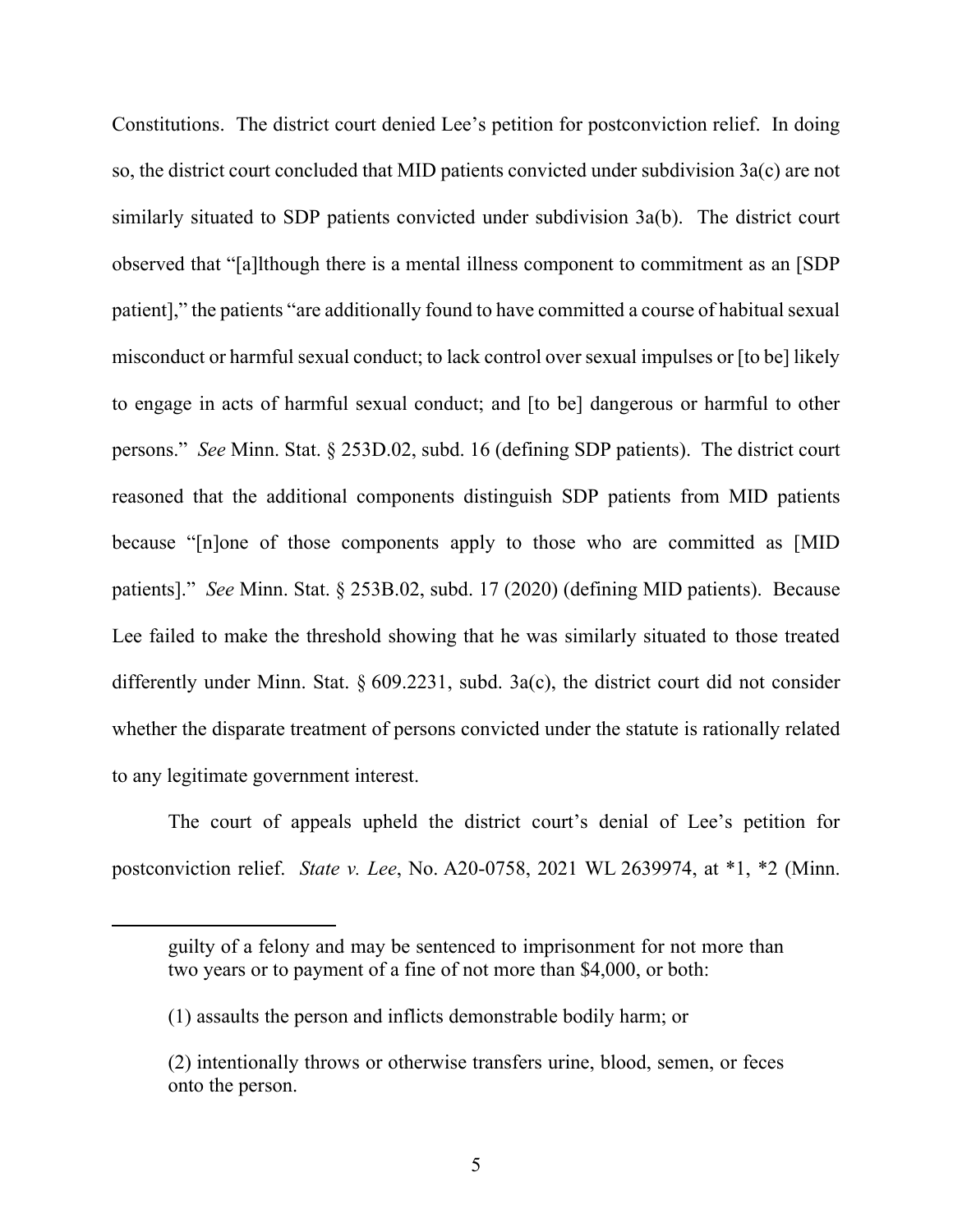App. June 28, 2021). The court examined the statutes providing for the civil commitment of MID patients and SDP patients, as well as the two subdivisions criminalizing the assault of secure treatment facility personnel. *Id*. at \*3–6. The court agreed with the district court that persons convicted under subdivisions 3a(b) and 3a(c) are not similarly situated. *Id.* at \*6. The court noted that the two categories of civilly committed persons are committed under "separate, and differing, statutory structures" for "different reasons." *Id.* at \*4–5. The court also observed that subdivisions 3a(b) and 3a(c) cover different types of victims and criminalize different types of conduct. *Id.* at \*5. The court acknowledged that the sole reason Lee could not have been convicted under subdivision 3a(c) was his status as an SDP patient—otherwise "the conduct [Lee] admitted to having engaged in" and "the victim [Lee] struck" would lead to a conviction under subdivision 3a(c). *Id.* Nonetheless, based on the "several important differences" between the relevant statutes, the court concluded that Lee is not similarly situated with persons who are convicted of violating subdivision 3a(c). *Id.* at \*6. The court of appeals did not analyze whether the disparate treatment of the two groups is rationally related to a legitimate government interest. *Id*.

We granted Lee's request for further review.

#### **ANALYSIS**

Minnesota Statutes section 609.2231, subdivision 3a(e) imposes a mandatory 5-year conditional release period on SDP patients convicted of assault under subdivision 3a(b)(1), but not on MID patients convicted of assault under subdivision  $3a(c)(1)$ . Lee argues this sentencing disparity in subdivision 3a(e) violates his equal protection rights under the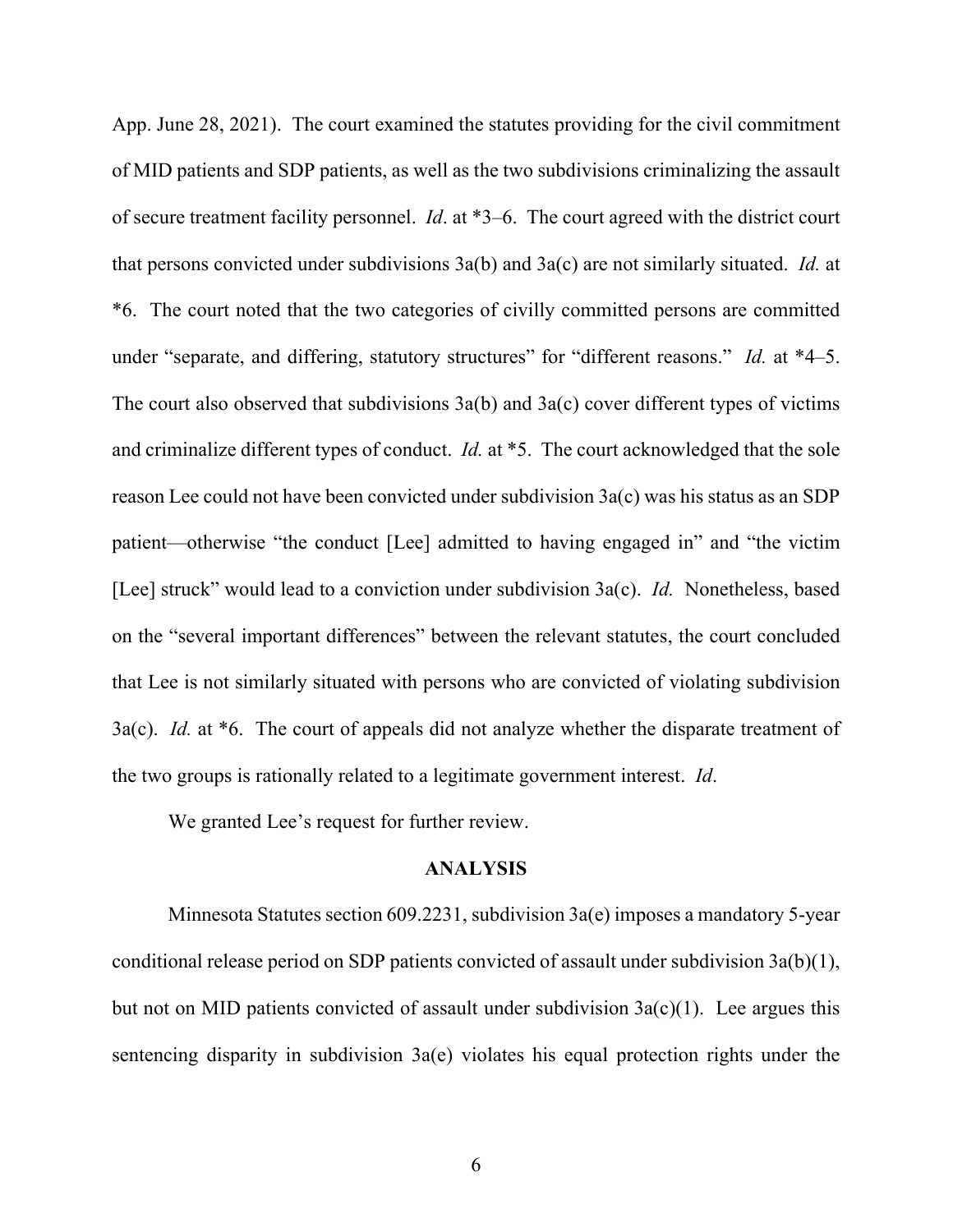United States and Minnesota Constitutions because it inflicts a harsher punishment for the same criminal conduct without justification. We disagree.

The Equal Protection Clause of the United States Constitution provides: "No State shall ... deny to any person within its jurisdiction the equal protection of the laws." U.S. Const. amend. 14, § 1. Similarly, the equal protection guarantee in the Minnesota Constitution provides: "No member of this state shall be disfranchised or deprived of any of the rights or privileges secured to any citizen thereof, unless by the law of the land or the judgment of his peers." Minn. Const. art.  $1, § 2$ .

Lee presented his as-applied constitutional challenge in a petition for postconviction relief, which the district court summarily denied. We review the denial of a petition for postconviction relief for an abuse of discretion. *Bolstad v. State*, 966 N.W.2d 239, 244 (Minn. 2021). "The district court abuses its discretion when it exercises its discretion in an arbitrary or capricious manner, bases its ruling on an erroneous view of the law, or makes clearly erroneous factual findings." *Id.* (internal citation omitted) (internal quotation marks omitted).Minnesota's statutes are presumed constitutional and we "will strike down a statute as unconstitutional only if absolutely necessary." *State v. Cox*, 798 N.W.2d 517, 519 (Minn. 2011).

## A.

In analyzing a claimed equal protection violation, our threshold inquiry is whether the claimant is similarly situated in all relevant respects to others whom the claimant contends are being treated differently. *Cox*, 798 N.W.2d at 521. We review equal protection claims de novo, including the question of whether two groups are similarly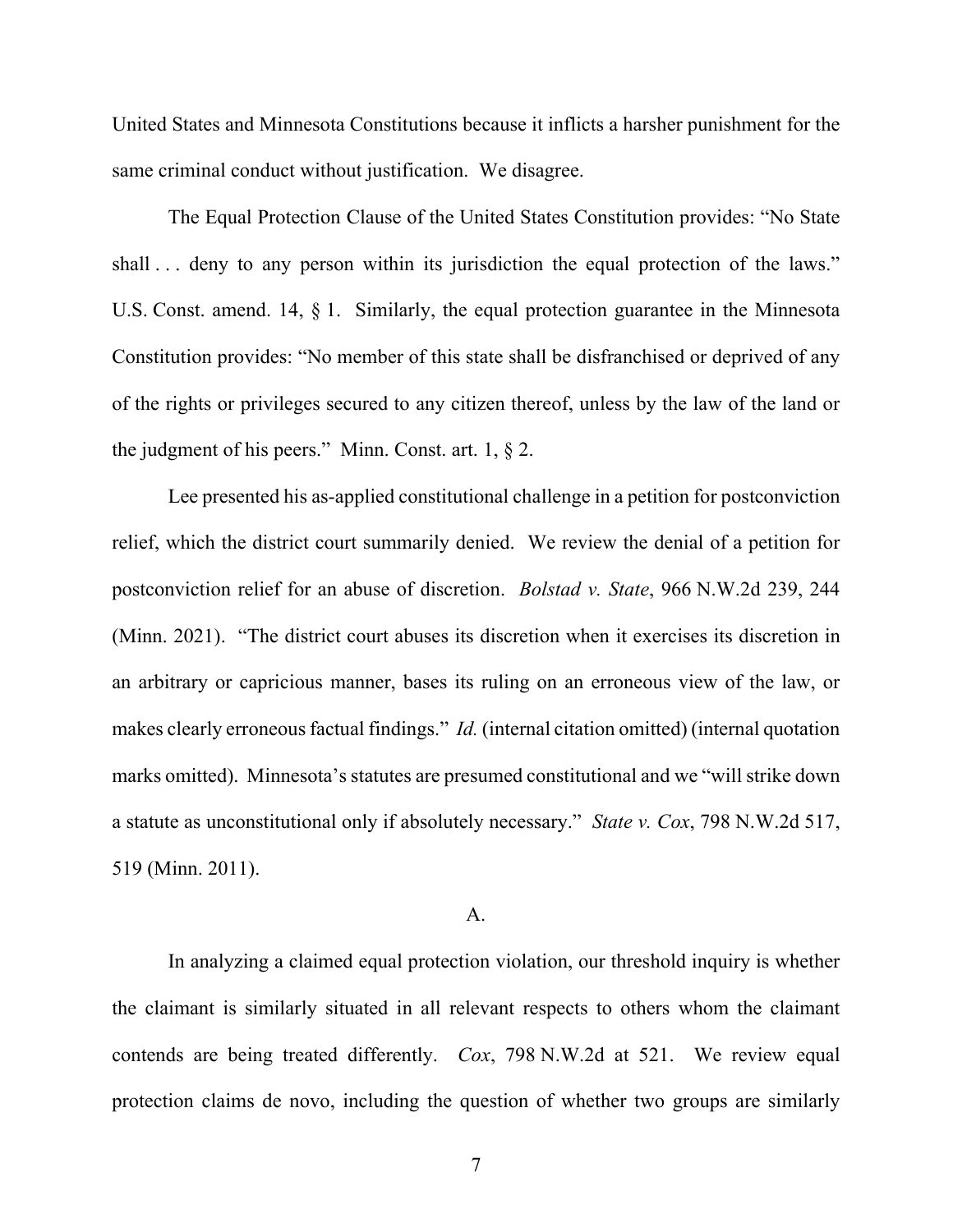situated for equal protection purposes. *State v. Holloway*, 916 N.W.2d 338, 347 (Minn. 2018). When the claimant is not treated differently than all others to whom the claimant is similarly situated, there is no equal protection violation. *Cox*, 798 N.W.2d at 521*.*

We start by determining "whether the law creates distinct classes within a broader group of similarly situated persons or whether those treated differently by the law are sufficiently dissimilar from others such that the law does not create different classes within a group of similarly situated persons." *Fletcher Props., Inc. v. City of Minneapolis*, 947 N.W.2d 1, 22 (Minn. 2020). To make this determination, we must consider whether the law treats the claimant differently from others "to whom the claimant is similarly situated in *all relevant respects*." *Id.* (internal citations omitted) (internal quotation marks omitted); *see also Cox*, 798 N.W.2d at 521 ("[T]he Equal Protection Clause . . . keeps governmental decisionmakers from treating differently persons who are in all relevant respects alike." (internal citation omitted) (internal quotation marks omitted)).

The similarly situated inquiry is not whether the claimant is similarly situated in *all*  respects—instead, the focus is on all *relevant* respects. *See Fletcher Props.*, 947 N.W.2d at 22 ("Whether a claimant is 'similarly situated' to other persons cannot be decided based solely on the very classification challenged as violating equal protection."). The question, then, is which similarities are relevant in this case. Specifically, when considering whether two groups are similarly situated for an equal protection challenge premised on disparate sentencing, is the proper focus on the similarity of the penalized conduct, or the similarity of the broader characteristics of the two groups as a whole?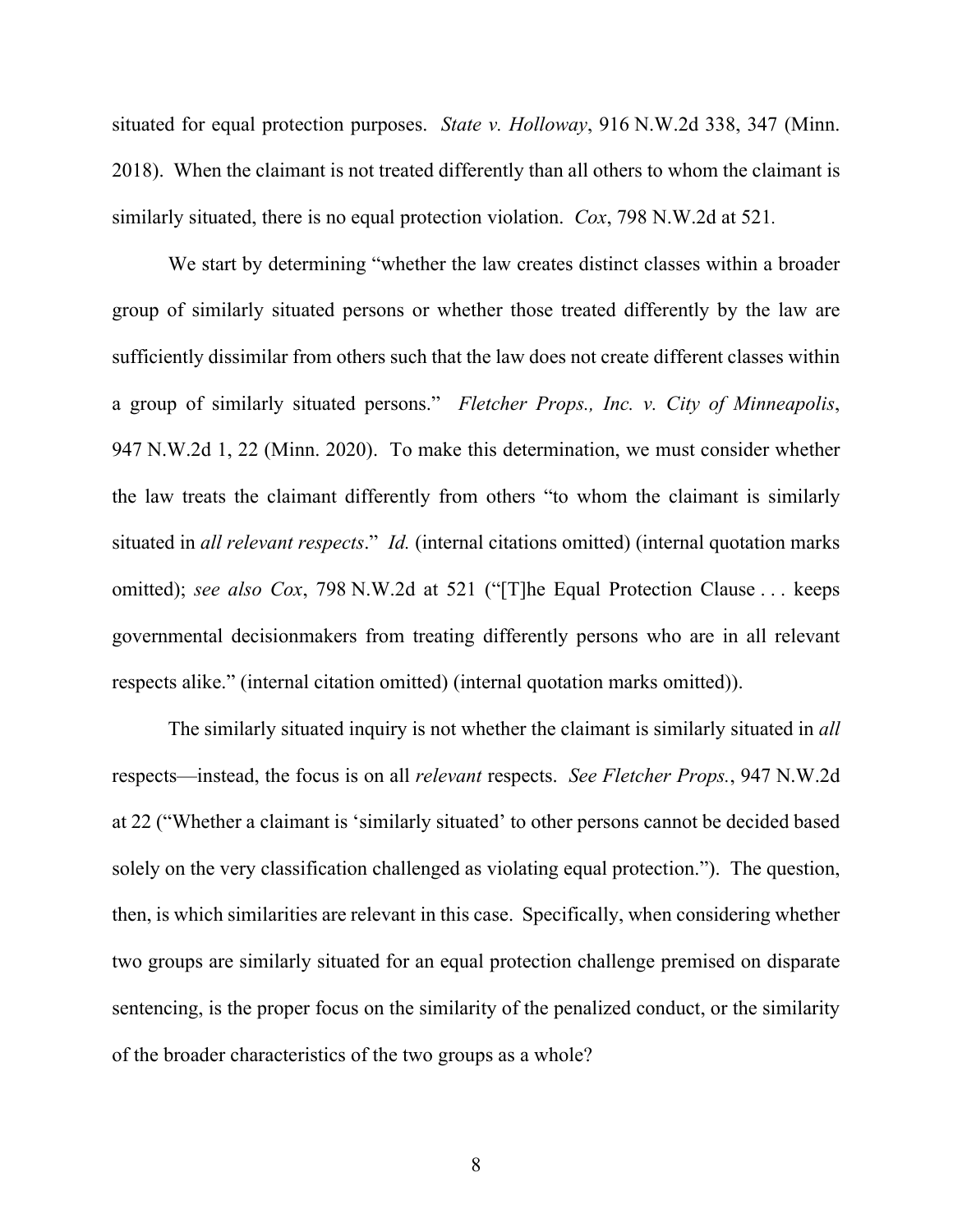To answer this question, we look at how the claimant frames the issue. *Id*. ("What is most important is identifying clearly the specific equal protection concern raised by the party challenging the law."). In this case, Lee maintains that the relevant comparison is the penalized conduct. He emphasizes that the equal protection claim is a narrow one related solely to the difference in sentences—specifically, the imposition of a 5-year conditional release term. Thus, for the similarly situated inquiry, Lee claims we only need to decide whether people convicted of violating section 609.2231, subdivisions 3a(b)(1) and 3a(c)(1), engage in identical conduct.Because both Lee and an MID patient can be convicted of fourth-degree assault for the same conduct involved here—assaulting and inflicting demonstrable bodily harm on secure treatment facility personnel—Lee believes that he, as an SDP patient convicted under subdivision  $3a(b)(1)$ , is similarly situated to MID patients convicted under subdivision  $3a(c)(1)$ .

Our equal protection jurisprudence supports Lee's narrow inquiry and his focus on the specific criminalized conduct at issue here. In *Cox*, we held that "to prevail on an equal-protection claim based on the disparity in sentencing for two different offenses . . . a defendant must show that the two statutes prohibit the same conduct because the specific conduct of the defendant would support a conviction for either offense." 798 N.W.2d at 523. Lee's framing of the issue is consistent with our decision in *Cox*: the challenged government action is the imposition of a 5-year conditional release term for persons convicted under one subdivision but not the other. It is logical to limit the relevance inquiry to similarities and differences in the specific criminalized conduct giving rise to the disparate sentence. Lee is similarly situated because subdivisions  $3a(b)(1)$  and  $3a(c)(1)$ ,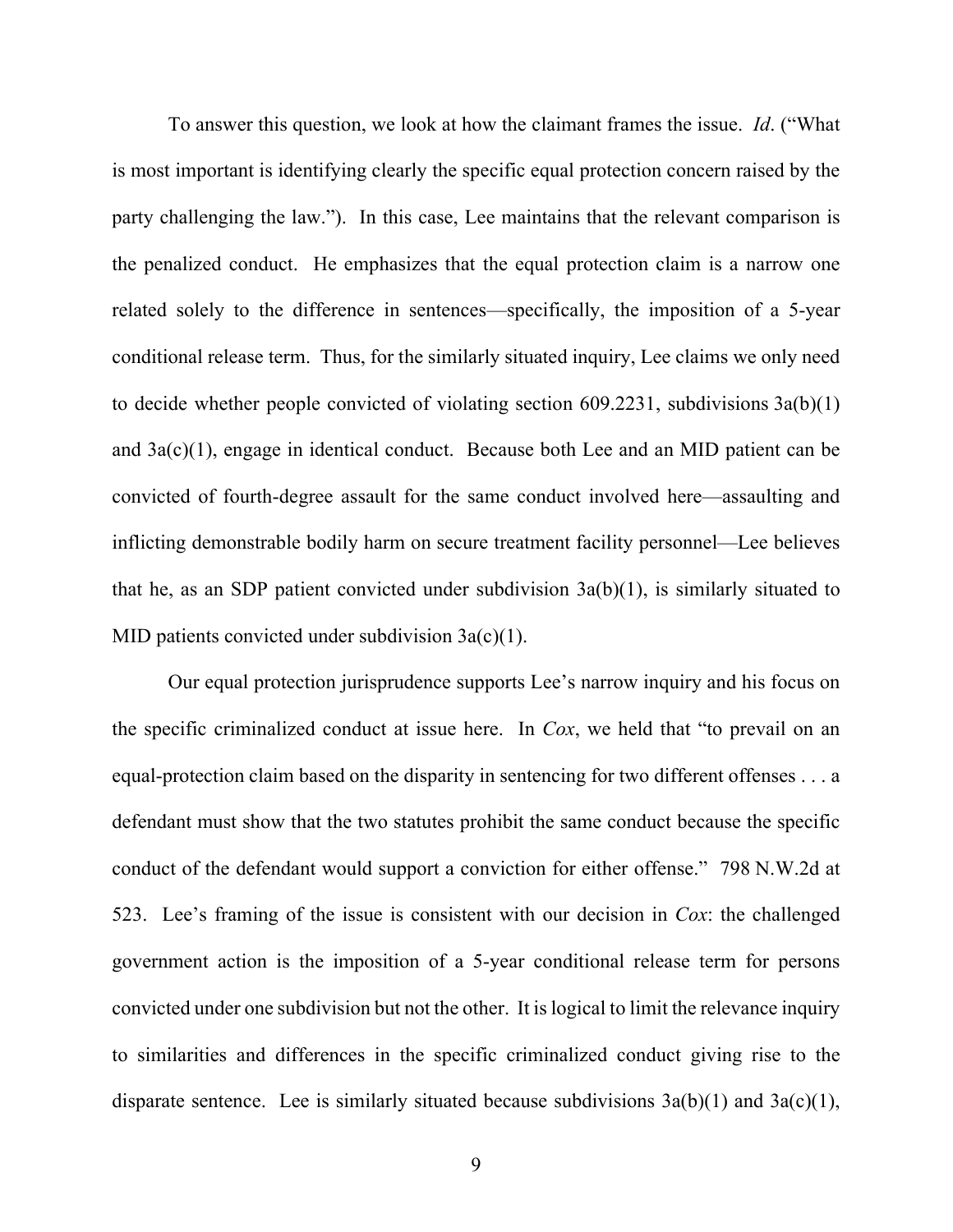prohibit the same conduct, and his specific conduct—both with respect to the assault and the victim—would support a conviction for either offense.

Though the equal protection challenge in *Cox* did not involve an individual's statutory classification, we have applied the same reasoning in cases that do. Our decision in *Holloway* is illustrative. There, the equal protection challenge focused on a legislative decision to make a mistake-of-age defense available to defendants who were 10 or *fewer* years older than the victim but not to defendants who were more than 10 years *older* than the minor victim of sexual assault. *Holloway*, 916 N.W.2d at 343. When assessing whether the two classes of perpetrators were similarly situated, we did not focus on the challenged classification—that is, the age differential. *Id.* at 347. Instead, we concluded that the two classes were similarly situated because the criminalized conduct was the same—both classes were subject to criminal liability for sexual contact with a minor. *Id.*  at 347–48; *cf. Cox*, 798 N.W.2d at 523–24 (holding that the two classes of defendants were not similarly situated because the statutes criminalizing theft by check and dishonored checks require different mens reas); *State v. Frazier*, 649 N.W.2d 828, 838–39 (Minn. 2002) (determining that the defendant was not similarly situated to an individual convicted under RICO because that conviction must be based on participation in at least three criminal acts).

Like the claimant in *Holloway*, whose statutorily-classified age differential placed him in one group rather than the other, Lee has a different statutory classification than the group he compares himself to—namely, his SDP civil commitment status. Consistent with our decision in *Holloway*, we conclude that Lee's statutory classification is irrelevant to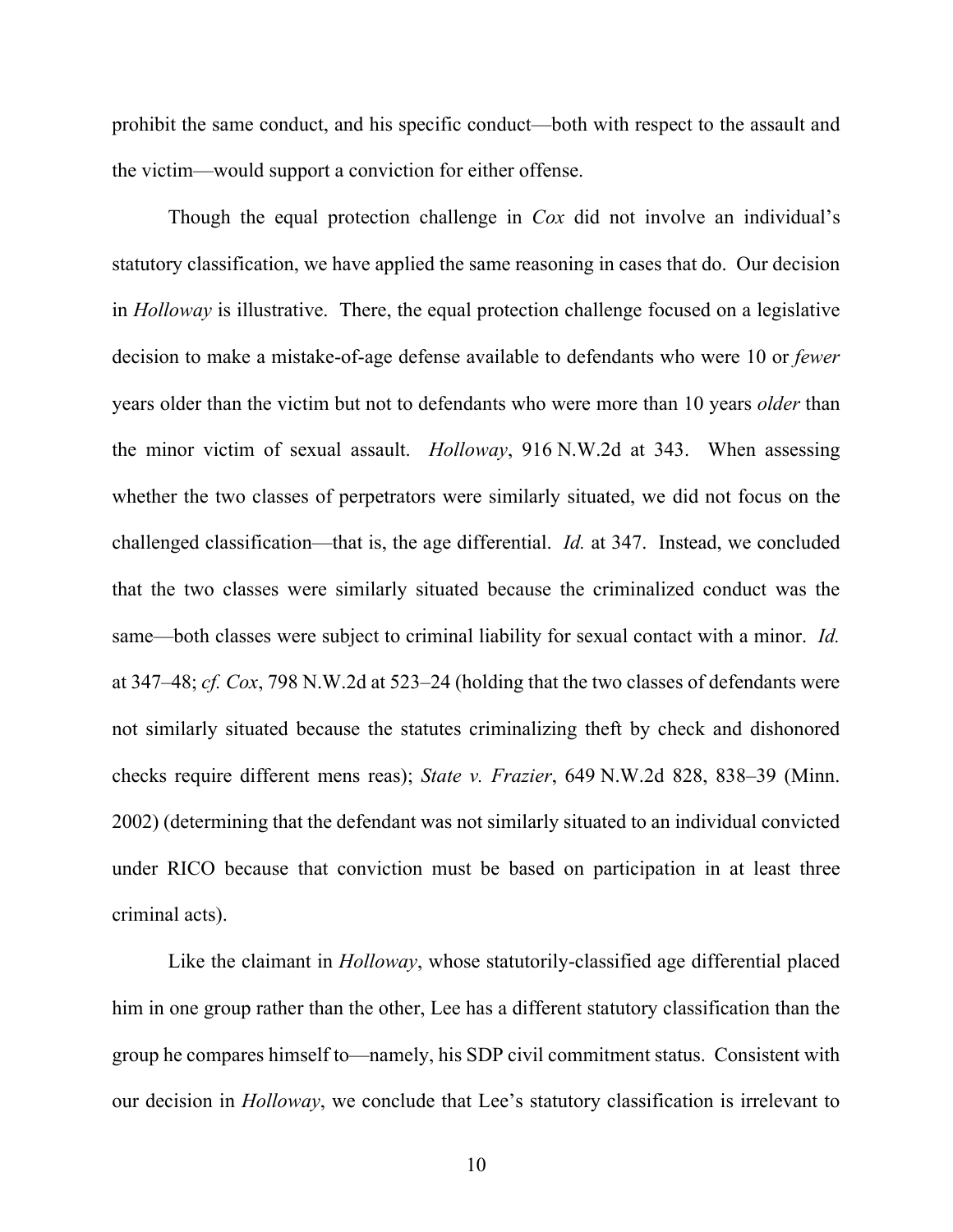the similarly situated inquiry here. *See Holloway*, 916 N.W.2d at 347–48. Because the penalized conduct in subdivision  $3a(b)(1)$ , is the same, Lee is similarly situated to MID persons convicted under subdivision  $3a(c)(1)$ , notwithstanding the different statutory classification.

The State and amici would have us engage in a broader relevance inquiry that asks whether individuals committed as SDP or MID—in other words, the two groups as a whole—are similarly situated. The court of appeals framed its analysis using these broad distinctions and concluded that persons convicted under subdivisions 3a(b) and 3a(c) are not similarly situated. *Lee*, 2021 WL 2639974 at \*4–\*6. It is not surprising that this more generalized inquiry yields several differences between the two groups. But the fact that the Legislature created two different statutory classifications does not determine whether the classifications pass constitutional equal protection muster. *Fletcher Props.*, 947 N.W.2d at 22. In other words, the mere existence of the SDP and MID classifications does not by default mean the groups are "sufficiently dissimilar" from each other. *Id.* The differences, as noted above, must be relevant to the challenged government action. *See also Klinger v. Dep't of Corrections*, 31 F.3d 727, 731 (8th Cir. 1994) ("The similarly situated inquiry focuses on whether the plaintiffs are similarly situated to another group for purposes of the challenged government action.").<sup>[5](#page-10-0)</sup>

The differences relied on by the court of appeals and the State are not relevant to the similarly situated inquiry because the differences do not relate to the specific distinction

<span id="page-10-0"></span><sup>&</sup>lt;sup>5</sup> We may rely on federal law to determine whether two groups are similarly situated. *Cox*, 798 N.W.2d at 521.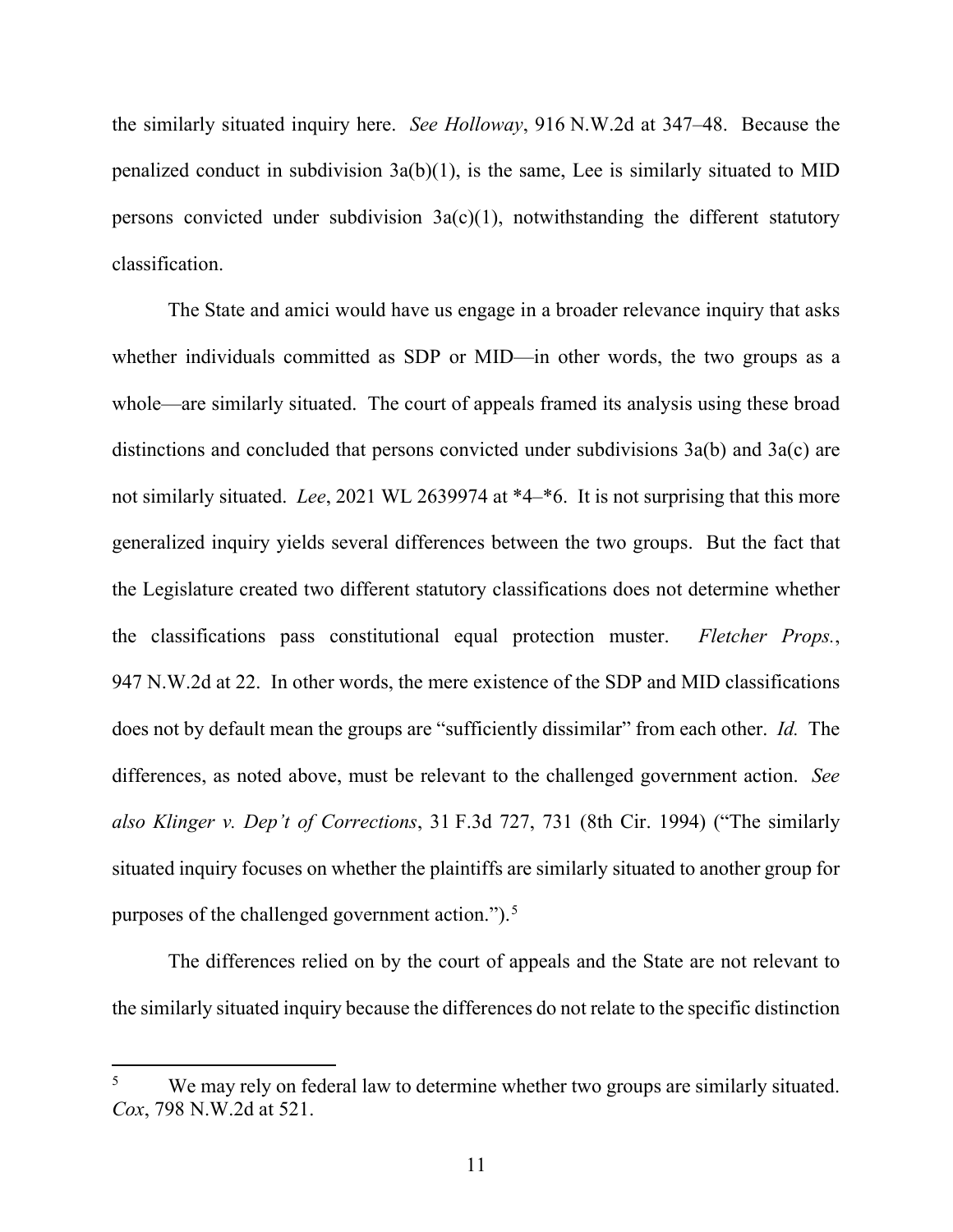Lee is challenging here. For instance, the court of appeals noted that Minn. Stat. § 609.2231, subds. 3a(b)(2) and 3a(c)(2), penalize different conduct as it relates to the transfer of bodily fluids and feces from a patient to a staff person. *Lee*, 2021 WL 2639974 at \*5. But Lee was neither convicted under subdivision 3a(b)(2), nor is he challenging the disparate sentence that a conviction under that subdivision carries for SDP patients. These differences are immaterial to Lee's narrow challenge to the imposition of a 5-year conditional release term on persons convicted under subdivision 3a(b)(1) but not persons convicted under subdivision  $3a(c)(1)$ . Similarly, both the State and the court of appeals relied on the fact that the two groups are committed for different reasons and are subject to different statutory commitment procedures. *See Lee*, 2021 WL 2639974 at \*4–\*5. The State further points out that patients committed as SDP and patients committed as MID may reside in different institutions subject to different programming. But these differences are equally irrelevant because Lee is not challenging any of them.

Determining the scope of "all relevant respects" in the similarly situated inquiry is "not a contextless comparison of the classes." *Fletcher Props.*, 947 N.W.2d at 22. Thus, when determining whether two classes are similarly situated, we also consider "the position[] of the claimant and all others in light of the broad purpose and operation of the statute." *Id.*; *see also Klinger*, 31 F.3d at 731 ("Thus, because the similarly situated inquiry depends on what government action the plaintiffs are challenging, we must first precisely define the plaintiffs' claim.").

The fourth-degree assault statute, Minn. Stat. § 609.2231 (2020), imposes harsher punishments for assaulting certain defined victims. *See, e.g.*, Minn. Stat. § 609.2231,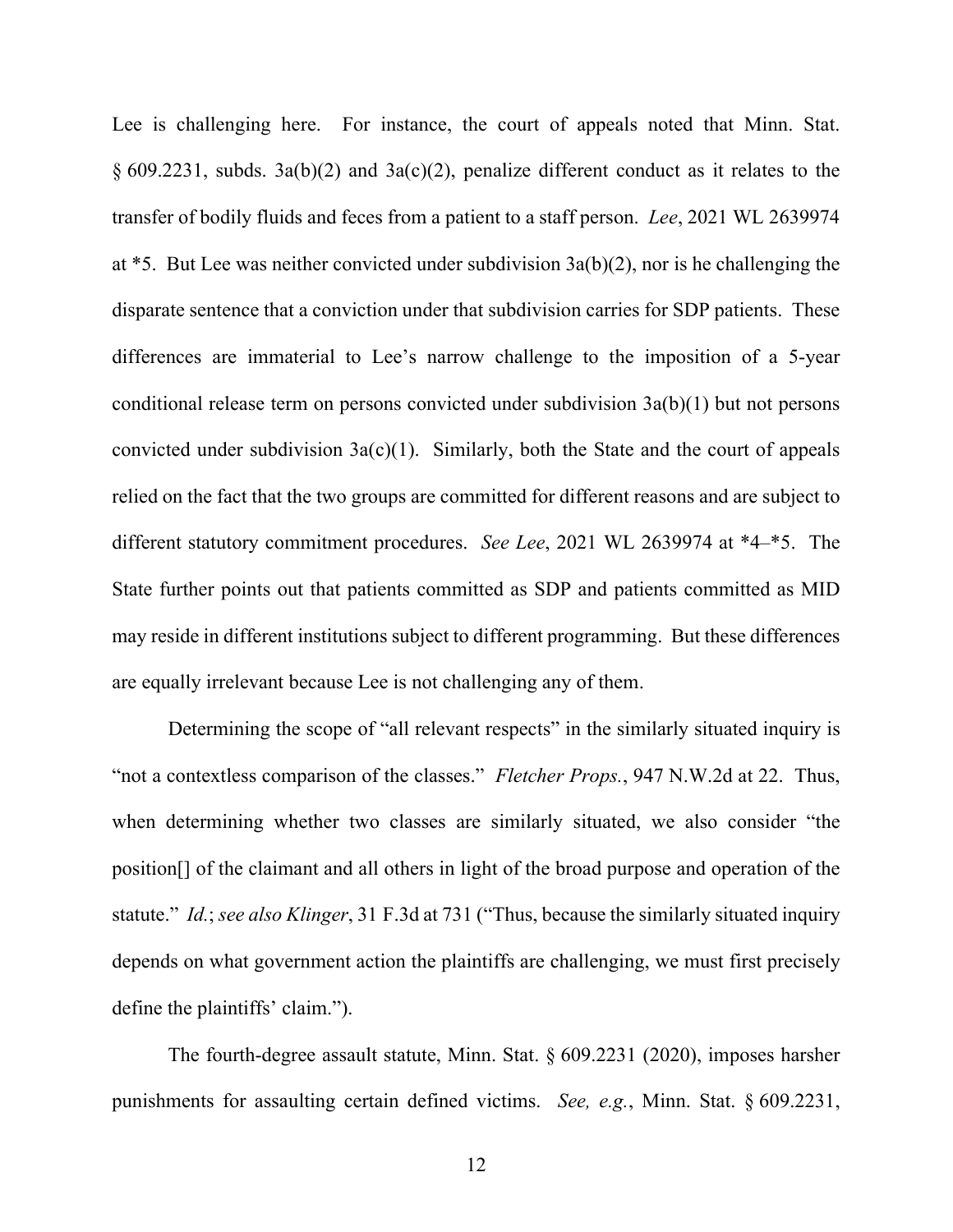subd. 1 (peace officers); subd. 2 (firefighters and emergency medical personnel); subd. 5 (school officials); subd. 11 (transit operators). Subdivision 3a, the provision relevant here, covers assaultive conduct committed against secure treatment facility personnel. The parties agree that the broad purpose of the subdivision is to protect the staff at secure treatment facilities—the secure portions of the Minnesota Security Hospital and the MSOP facility at Moose Lake—from being assaulted by patients. We, therefore, examine the challenged classifications within the context of that specific statutory purpose. *Fletcher Props.*, 947 N.W.2d at 22.

Subdivisions  $3a(b)(1)$  and  $3a(c)(1)$ , prohibit the same conduct—assaulting and inflicting demonstrable bodily harm on secure treatment facility personnel—in identical language. The patients' commitment status is not relevant to the statutory purpose of protecting the staff at secure treatment facilities from bodily harm because victims of the conduct prohibited by subdivisions  $3a(b)(1)$  and  $3a(c)(1)$  suffer the same harm. There is no indication that the purpose of the statute is to reduce the risk of ordinary assault by SDP patients but *not* MID patients. Thus, the commitment classifications have minimal relevance to the similarly situated analysis for the equal protection claim.

Because persons convicted and sentenced under subdivisions  $3a(b)(1)$  and  $3a(c)(1)$ , are alike in all respects relevant to the challenged government action, we conclude that Lee, as an SDP patient convicted under  $3a(b)(1)$ , is similarly situated to an MID patient convicted under subdivision  $3a(c)(1)$ . Lee has therefore satisfied the first step of our equal protection framework.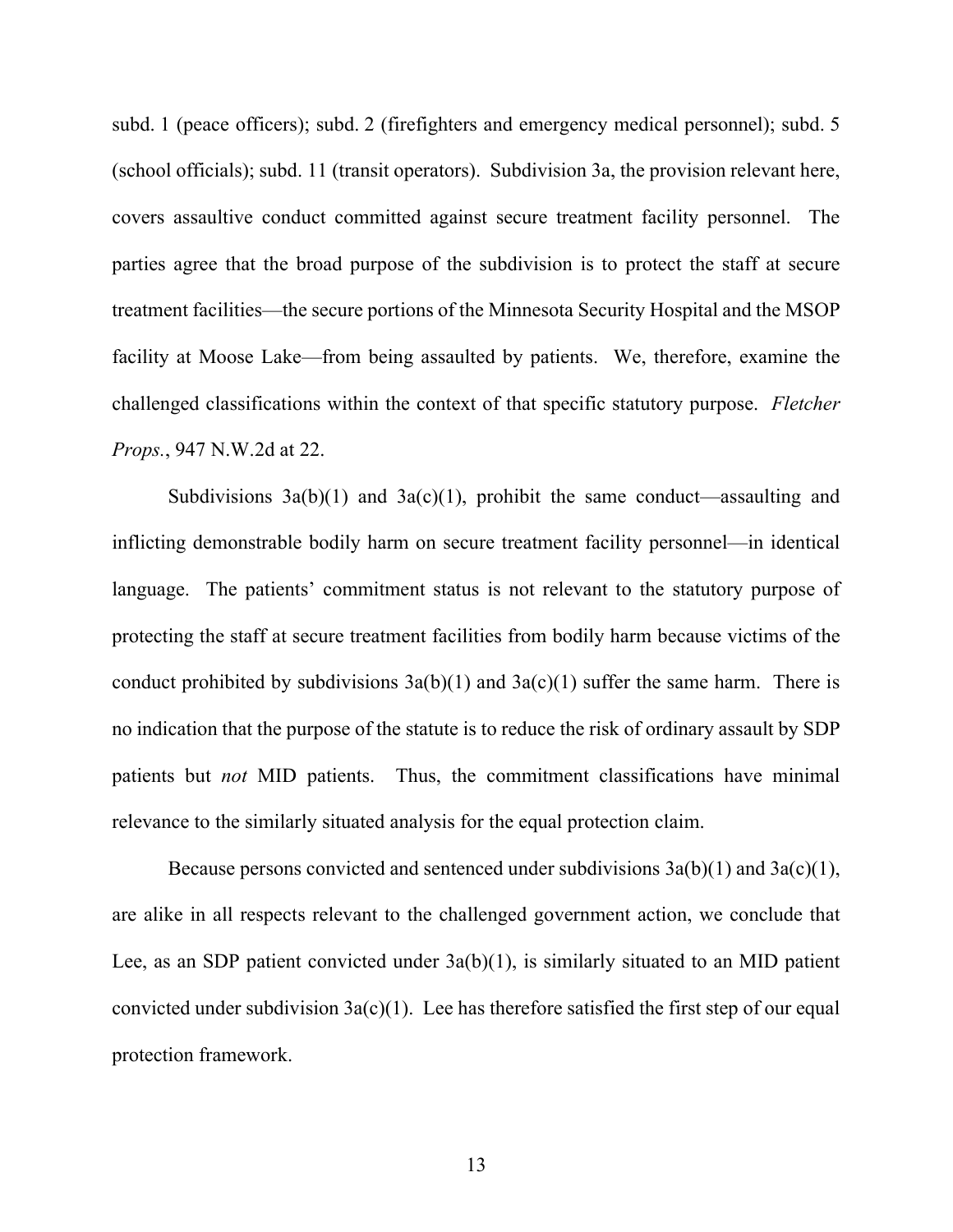We emphasize that this conclusion is limited to section 609.2231, subdivisions  $3a(b)(1)$  and  $3a(c)(1)$ . Lee acknowledged in his briefing and during oral argument before this court that the other subparts of Minn. Stat. § 609.2231, subd. 3a, such as those pertaining to the transfer of patients' bodily fluids or feces at or onto the person of secure treatment facility personnel, are not analogous. Our narrow ruling here has no application to other statutes that may treat SDP and MID patients differently, nor does it apply to broader classifications between patients committed as SDP and the general public.

#### B.

Having concluded that Lee's equal protection claim crosses the "similarly situated" threshold, we must next consider whether his right to equal protection has been violated. The level of scrutiny we apply to his equal protection claim depends on the nature of the challenged statute. If the statute involves a fundamental right or a suspect classification, then we apply a heightened level of scrutiny. *Holloway*, 916 N.W.2d at 348 (discussing strict scrutiny); *see State ex rel. Forslund v. Bronson*, 305 N.W.2d 748, 750 (Minn. 1981) (applying intermediate scrutiny to gender-based classifications). If not, we review whether the challenged statute has a rational basis. *Holloway*, 916 N.W.2d at 348*.* Because Lee's challenge does not implicate a fundamental right and because he does not claim to be a member of a suspect class, we consider whether the sentencing disparity between SDP patients convicted under subdivision 3a(b)(1) and MID patients convicted under subdivision  $3a(c)(1)$  survives rational basis review.

We have used several formulations to describe rational basis review. *See Fletcher Props.*, 947 N.W.2d at 21 (summarizing various rational basis frameworks from past equal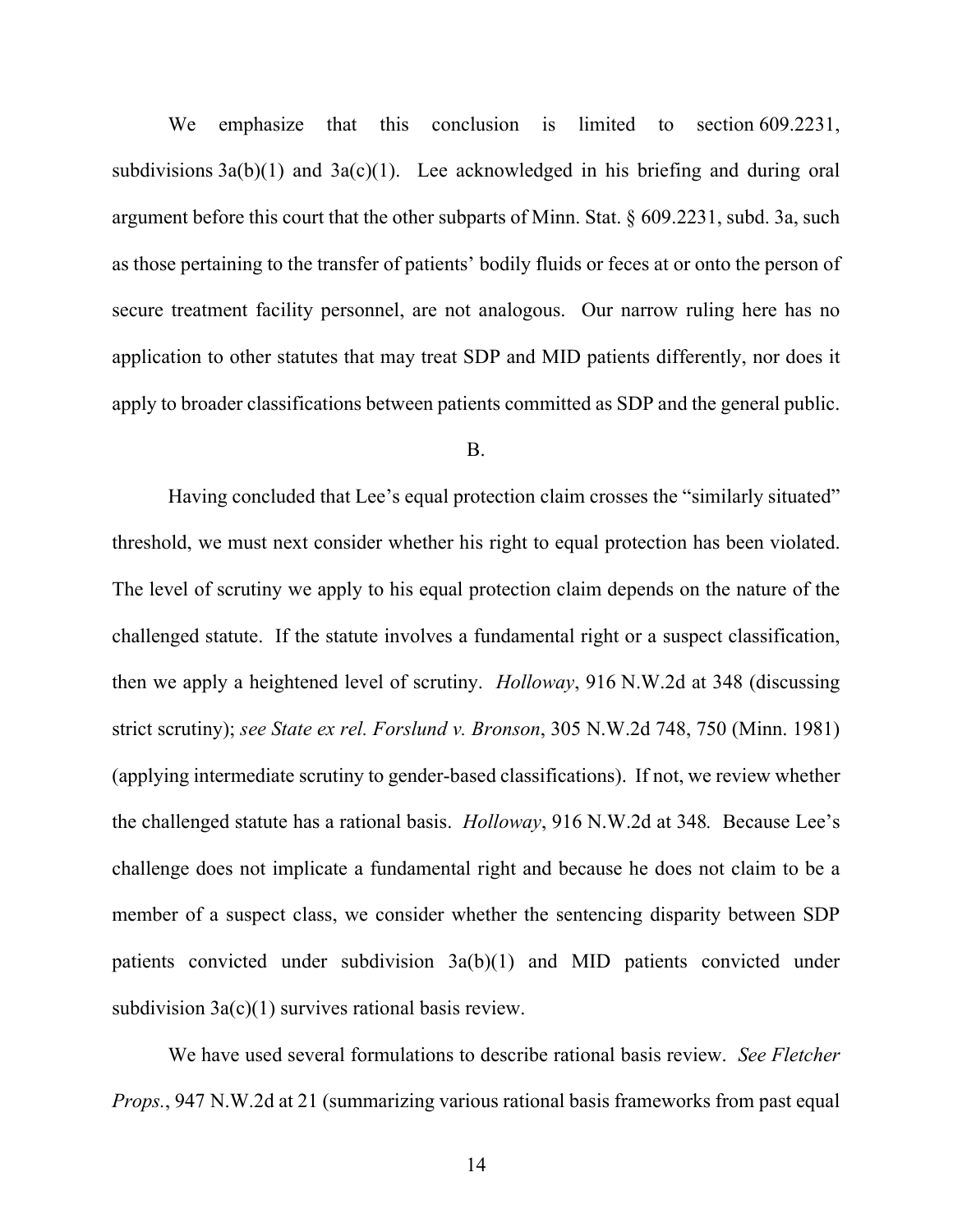protection cases). But these different formulations are not "a strict checklist that must be run down in every case." *Id.* They "are best understood as lenses that courts use to examine different types of equal protection problems that may arise in a given case." *Id*. "[D]epending on the specific distinction or classification made in the law, [the] questions may be different." *Id.* at 22. The basic question is whether "the different treatment of classes of people is a rational means of achieving . . . the legislative body's policy goal." *Id.* at 20. In other words, there must be "*some* fit" between the means used and the ends to be achieved. *Back v. State*, 902 N.W.2d 23, 29 (Minn. 2017). We are "deferential to the judgment of the lawmaking body" in this analysis, and therefore, "in the absence of overwhelming evidence to the contrary, we will not second-guess the accuracy of a legislative determination of facts." *Fletcher Props.*, 947 N.W.2d at 19.

Here, the parties agree that the purpose of subdivisions  $3a(b)(1)$  and  $3a(c)(1)$ , is to protect secure treatment facility staff. Neither party disputes that this is a legitimate policy goal. Thus, the question is whether imposing a conditional release period on SDP patients for assaulting and inflicting demonstrable bodily harm on facility staff, but not doing the same for MID patients, is a rational way of protecting staff who work with them.

The State argues that deterrence is an adequate justification for the distinction. According to the State, the disparate sentence is a rational means of protecting staff because, unlike MID patients, SDP patients do not suffer from organic disorders of the brain and therefore are more likely to understand the consequences of their actions. Consequently, they are more likely than MID patients to be deterred from assaulting staff if additional punishment is imposed.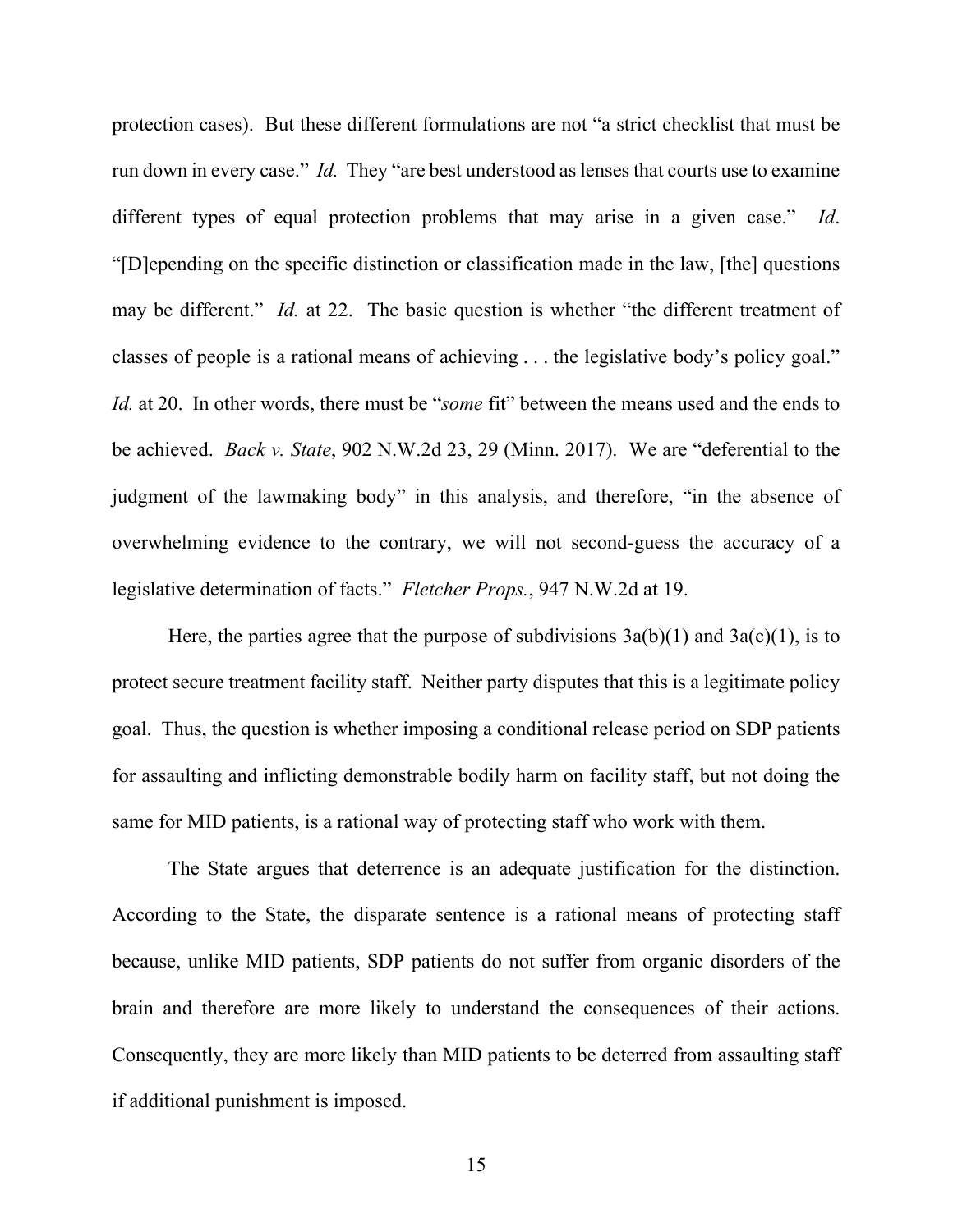The legislative history of the statute supports the State's position. The fourth-degree assault statute, Minn. Stat. § 609.2231, was amended to add subdivision 3a in 2005. *See* Act of Jun 2, 2005, ch. 136, art. 17, § 11, 2005 Minn. Laws 901, 1128–29 (codified as amended at Minn. Stat. § 609.2231, subd. 3a (2006)). At the time it was passed, the amendment only applied to patients committed as SDP—it did not penalize assaults by patients committed as MID. Senator Steve Murphy sponsored the amendment. *See* S.F. 804, 84th Minn. Leg. 2005. He explained to the Senate Crime Prevention and Public Safety Committee that the purpose of the bill was to protect staff at MSOP-Moose Lake by enhancing the penalty for perpetrators who assault them. Hearing on S.F. 804, Sen. Crime and Pub. Safety Comm., 84th Minn. Leg, Mar. 22, 2005 (audio file 2) at 00:02:34. In a committee hearing for the same bill the previous year,<sup>[6](#page-15-0)</sup> Sen. Murphy explained his belief that "it is in [SDP patients'] best interests therefore to learn how to adhere to rules that have been established at Moose Lake and in society in general and receive appropriate consequences for breaking [them]." Hearing on S.F. 0096, Sen. Crime Prevention and Pub. Safety Comm., 83rd Minn. Leg., Mar. 31, 2003 (audio file 1) at 00:02:47. Senator Murphy

<span id="page-15-0"></span> $6$  Senator Murphy explained in his 2005 testimony supporting the amendment that an identical version of his bill had passed committee in the previous legislative session but was not passed into law due to legislative circumstances unrelated to his bill. Hearing on S.F. 804, Sen. Crime and Pub. Safety Comm., 84th Minn. Leg, Mar. 22, 2005 (audio file 2) at 00:02:49; *see* S.F. 0096 (2003). For that reason, Senator Murphy explained he did not call any witnesses to testify for the bill because he had already done so the previous year and did not see the need to call the same witnesses again. Hearing on S.F. 804, Sen. Crime and Pub. Safety Comm., 84th Minn. Leg, Mar. 22, 2005 (audio file 2) at 00:03:02. Because the language of the bill was identical and the committee membership was largely the same between the 2003-04 and 2004-05 sessions, Senator Murphy's 2003 committee testimony is relevant to the legislative history even though the bill that became Minn. Stat. § 609.2231, subd. 3a, was not passed into law until the following legislative session.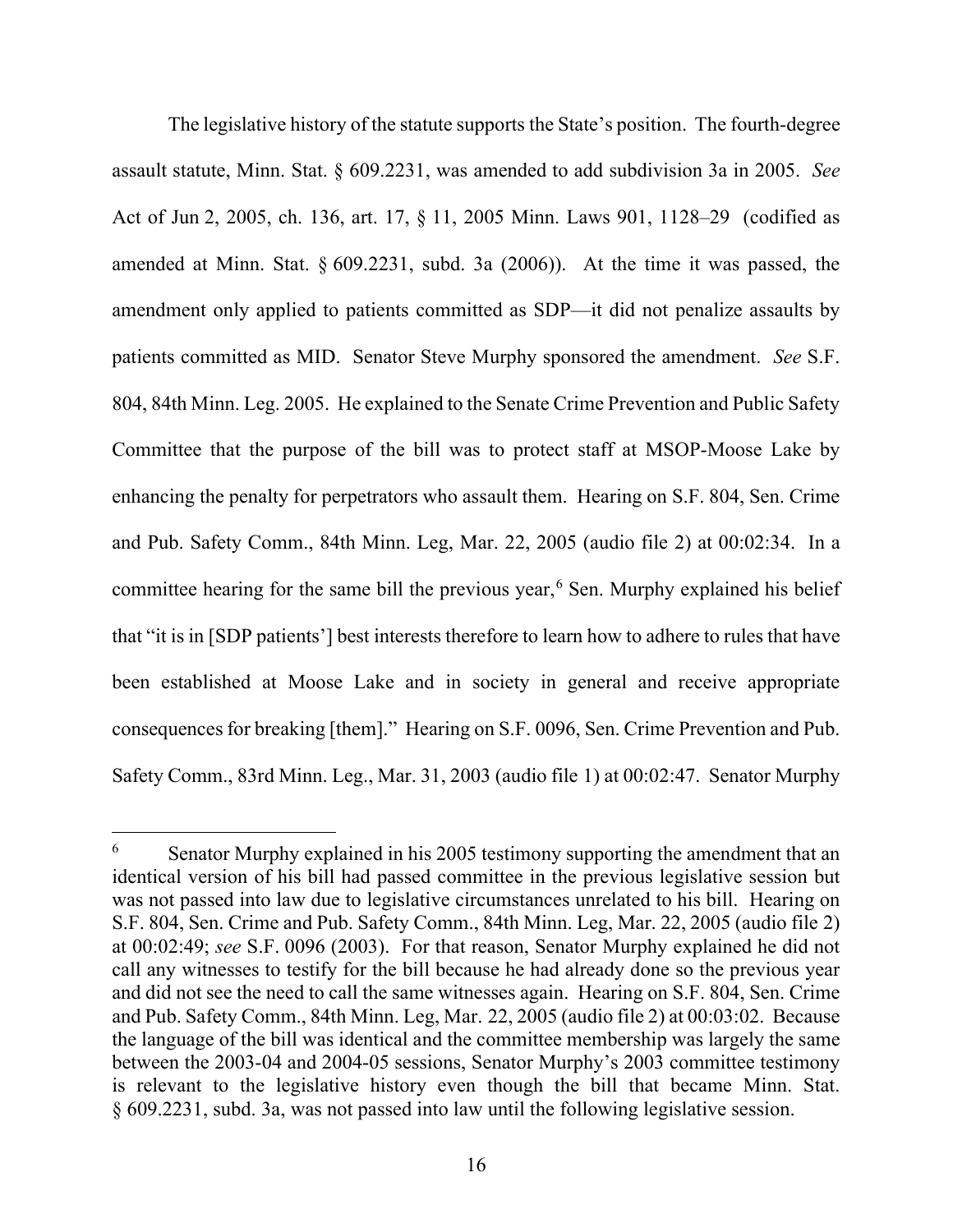further stressed that, in his view, SDP patients do not necessarily have mental illnesses that prevent them from understanding right from wrong. *Id.* at 00:05:20. He also called as a witness the chief executive director of the Department of Human Services' State-Operated Services Division, who testified about several past assaults on staff at MSOP-Moose Lake and expressed his belief that the legitimate threat of felony prosecution for violent acts against staff help to protect staff safety. *Id.* at 00:14:40–53.

Minnesota Statutes section 609.2231, subdivision 3a, was amended again in 2015 to penalize assault by MID patients against secure treatment facility staff. *See* Act of May 11, 2015, ch. 23, § 1, 2015 Minn. Laws 1, 1 (codified as amended at Minn. Stat. § 609.2231, subd. 3a(c) (2016)). As originally drafted, the bill would have imposed the same sentence on MID patients that subdivision 3a already imposed on SDP patients: a mandatory minimum year-and-a-day sentence, a 2-year maximum sentence, and a 5-year conditional release term. S.F. 1120, 89th Minn. Leg. 2015.Senator Kathleen Sheran, who co-sponsored the bill, explained to the Senate Judiciary Committee that staff at security hospitals were being assaulted at a very high rate. Hearing on S.F. 1120, Sen. Jud. Comm., 89th Minn. Leg., Mar. 24, 2015 (audio file) at 01:38:50. After some committee members expressed general concerns about mandatory penalties, the committee compromised by removing the mandatory minimum and conditional release provisions from the bill. The amended form was passed into law. Act of May 11, 2015, ch. 23, § 1, 2015 Minn. Laws 1, 1 (codified as amended at Minn. Stat. § 609.2231, subd. 3a(c) (2016)).

Having examined the legislative history of subdivisions  $3a(b)(1)$  and  $3a(c)(1)$ , we turn back to the question of "whether, in view of the purpose the Legislature is trying to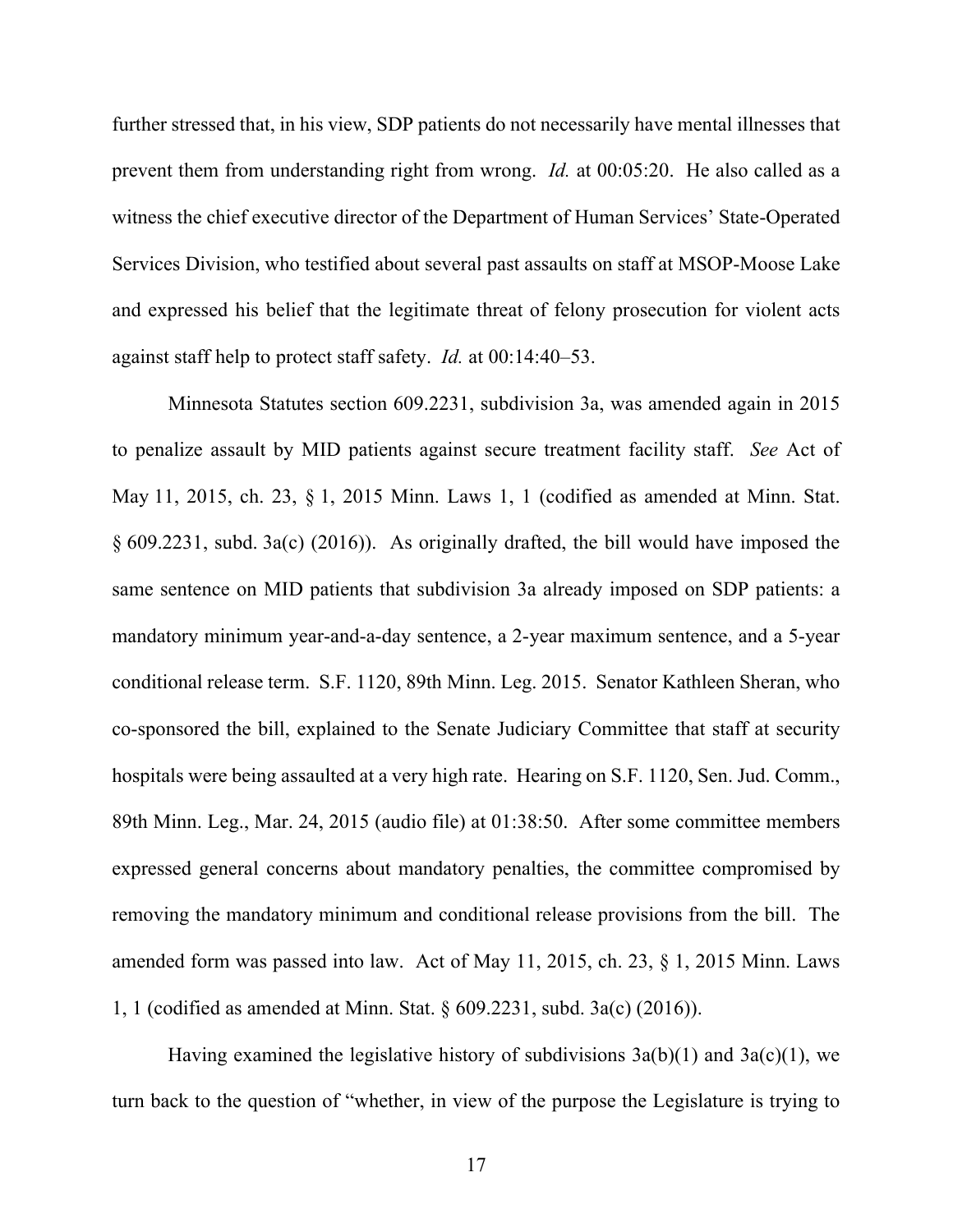achieve, there is *any* rational distinction between the similarly situated persons covered by the classification and those who are excluded."[7](#page-17-0) *Fletcher Props.*, 947 N.W.2d at 27. Based on the committee discussions of what would become subdivisions  $3a(b)(1)$  and  $3a(c)(1)$ , it is evident the Legislature found that the specter of a 5-year conditional release period would be more effective at deterring SDP patients from assaulting staff than deterring MID patients from the same behavior. Senator Murphy's belief that SDP patients are more capable of understanding right from wrong, combined with the fact that the Legislature had the opportunity to add the 5-year conditional release portion of the fourth-degree assault statute for MID patients in 2015 and did not do so, also points to a legislative determination that SDP patients are more likely to be deterred when facing harsher punishment than their MID counterparts.

We are "deferential to the judgment of the lawmaking body" in our rational basis analysis, so "in the absence of overwhelming evidence to the contrary, we will not secondguess the accuracy of a legislative determination of facts." *Fletcher Props.*, 947 N.W.2d at 19. Under this deferential standard, we conclude that the potential deterrent effect of a 5-year conditional release period on SDP patients who inflict demonstrable bodily harm on

<span id="page-17-0"></span>Lee argues there is no rational basis for the disparate sentence because the State failed to offer actual—not just conceivable or theoretical—proof that the classification serves the legislative purpose. *See Fletcher Props.*, 947 N.W.2d at 19. But Lee states the wrong standard. Under the equal protection guarantee of the Minnesota Constitution, lawmakers are only held to a higher rational basis standard "when a statutory classification demonstrably and adversely affects one race differently than other races." *Id.* Lee challenges the disparate sentencing as applied to him. He does not allege any disparate impact along racial lines. Therefore, the ordinary rational basis rule applies: a law does not violate the equal protection principle of the Minnesota Constitution when it is a rational means of achieving a legislative body's legitimate policy goal. *Id.* at 20.